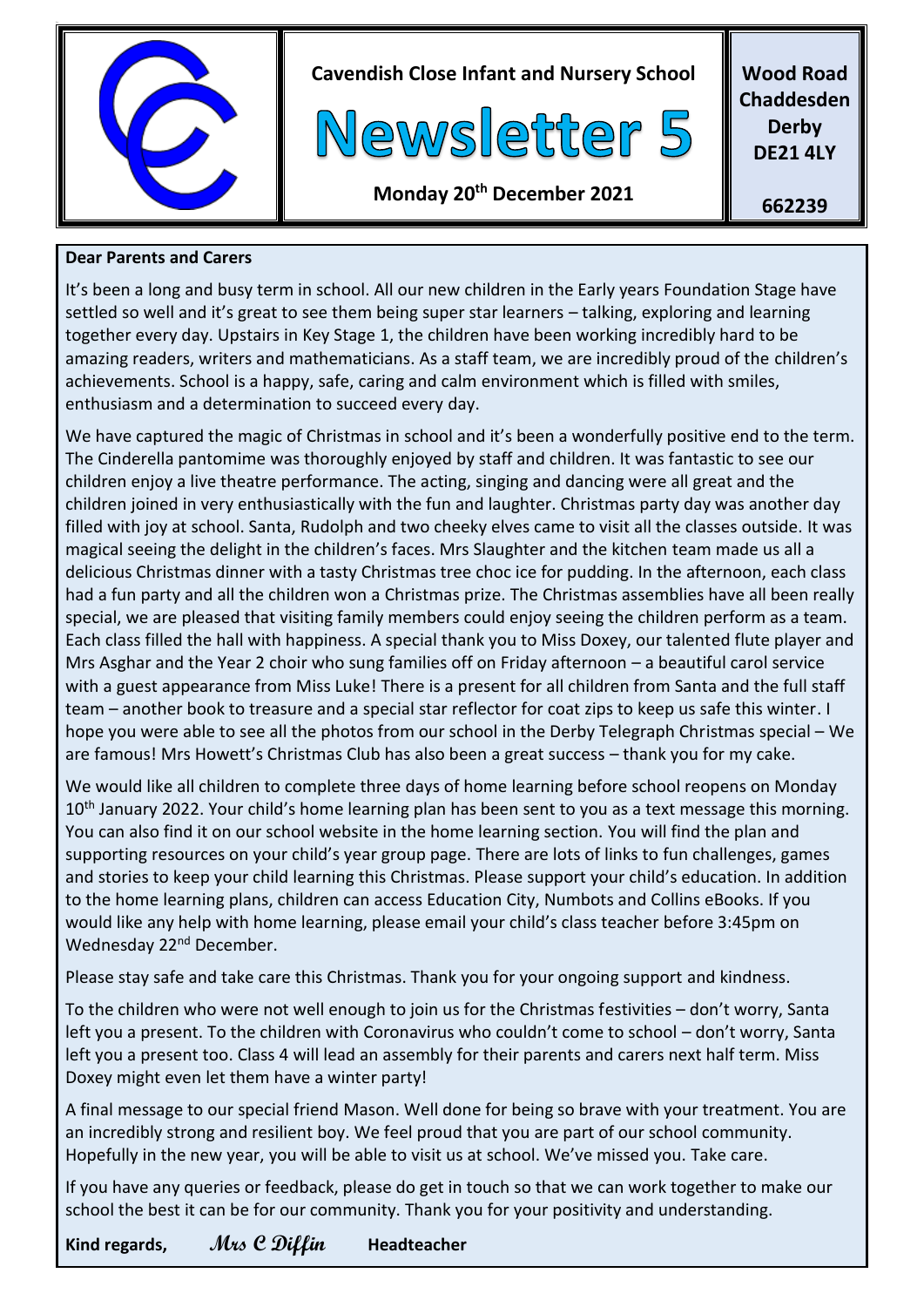# Dear Cavendish Close Children,



Do you remember the snowy day we had at school? Everywhere looked so beautiful. Enjoy a break from school and we will see you soon.

I hope that you enjoyed all the Christmas fun that we had at school. Our Christmas dinner was delicious and the Cinderella pantomime was fantastic. Can you remember seeing Santa and his friends?





I hope that you have a very Merry Christmas with your family. Remember to use your good manners at home and find ways to be helpful. We will see you back in school in January. Take care.

Best wishes from Mrs Diffin x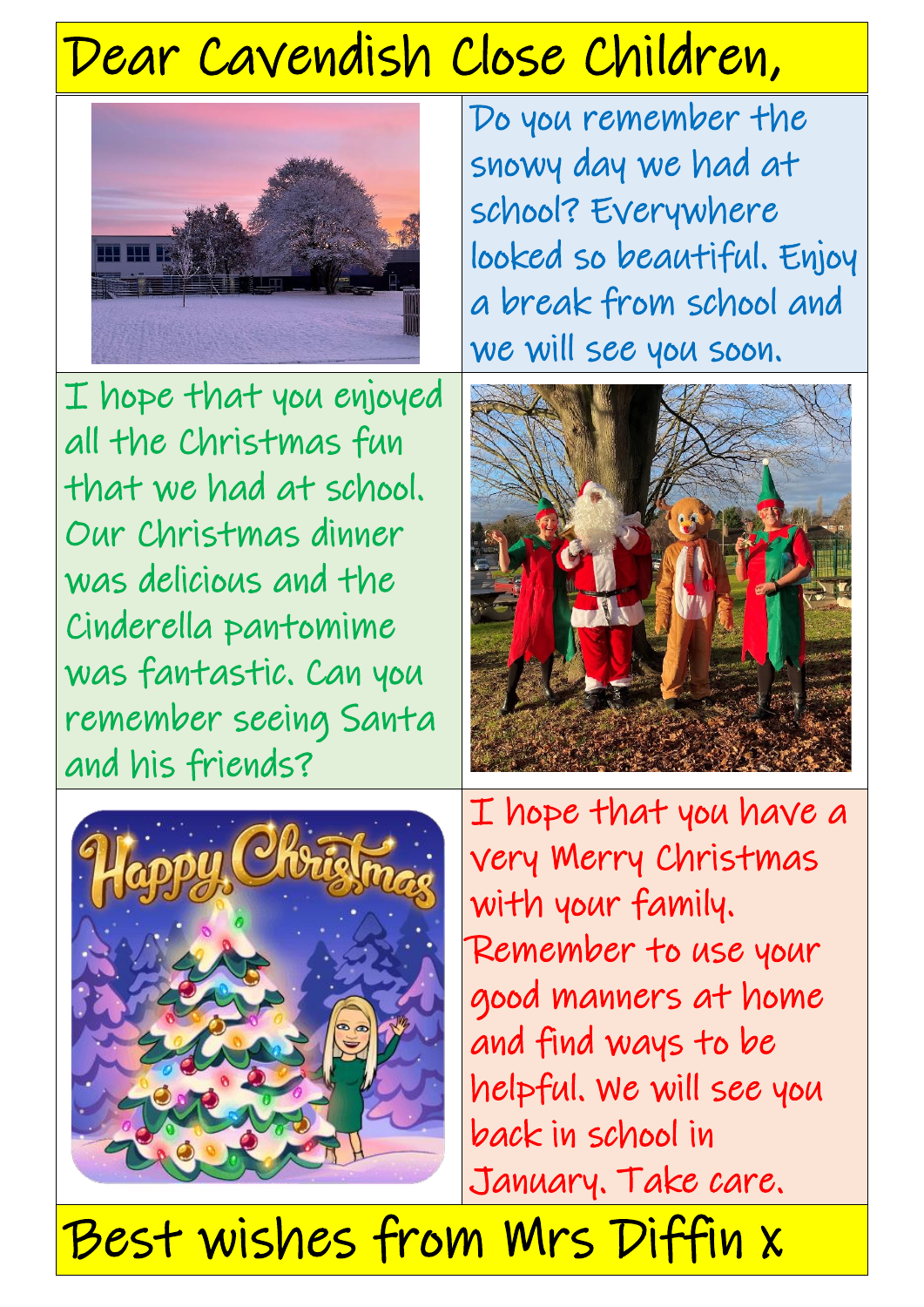## **Working together to keep children safe**

 The best interests of children continue to come first for our Safeguarding Team. We have many helpful packages of support in place to meet the needs of our families.

**If anyone has a safeguarding concern about a child, they should act on it immediately.**

• Parents/Carers can email the Safeguarding team to make an enquiry, to ask for help or to report a concern: [safeguarding@cavclosei.derby.sch.uk](mailto:safeguarding@cavclosei.derby.sch.uk)

I am our Designated Safeguarding Lead. I oversee all communication with parents/carers and provide advice and support to the Safeguarding Team as appropriate. Mrs Howett, Mrs Asghar, Mrs Vincett, Mrs Leadbeater and Mrs Dearie are our highly skilled and experienced Safeguarding Champions.

- Parents/Carers can ring Derby Children's Social Care directly 01332 641172 (Out of hours Careline 01332 786968)
- Parents/Carers can ring the NSPCC helpline 0808 800 5000



### **Contacting School**

Telephone 01332 662239

**Please share any queries or concerns with us so that we can work together to keep your children safe, happy, and learning at school. Your feedback and your suggestions are always welcome.**

**Senior Leadership Team [leadership@cavclosei.derby.sch.uk](mailto:leadership@cavclosei.derby.sch.uk)**

(Mrs Diffin - Headteacher, Mrs Howett - Deputy Headteacher and Early Years Foundation Stage Leader, Mrs Asghar - Assistant Headteachers and Key Stage 1 Leader)

| <b>School Office Team</b>                                                     | admin@cavclosei.derby.sch.uk            |
|-------------------------------------------------------------------------------|-----------------------------------------|
| (Mrs Kelly, Mrs Manners and Mrs Gibson)                                       |                                         |
| <b>Safeguarding Team</b>                                                      | safeguarding@cavclosei.derby.sch.uk     |
| (Mrs Diffin, Mrs Howett, Mrs Asghar, Mrs Vincett, Mrs Leadbeater, Mrs Dearie) |                                         |
| <b>Inclusion Leader</b><br>(Mrs Vincett)                                      | senco@cavclosei.derby.sch.uk            |
| <b>Year Group Class Teachers</b>                                              |                                         |
| nursery@cavclosei.derby.sch.uk                                                | (Mrs Howett)                            |
| reception@cavclosei.derby.sch.uk                                              | (Mrs Carter, Miss Brown, Mrs Orme)      |
| year1@cavclosei.derby.sch.uk                                                  | (Miss Doxey, Mrs Merriman, Miss Marley) |
| year2@cavclosei.derby.sch.uk                                                  | (Miss Luke, Mrs Asghar, Miss Harker)    |
| <b>Breakfast Club and After School Club</b>                                   |                                         |
| (Mrs Roberts)                                                                 | clubs@cavclosei.derby.sch.uk            |

You can ring us at school up until 3:45pm on Tuesday 21<sup>st</sup> December 2021 when the office team will switch to working from home. After 3:45pm on Tuesday 21<sup>st</sup> December, our school telephone will not be answered again until 8:00am on Monday 10<sup>th</sup> January 2022. Answerphone messages left after 3:45pm on Tuesday 21<sup>st</sup> December will not be listened to until 8:00am on Monday 10<sup>th</sup> January 2022.

Staff will continue to respond to emails from parents and carers up until 3:45pm on Wednesday 22nd December. Emails received after 3:45pm on Wednesday 22nd December will not be read until 8:00am on Monday 10<sup>th</sup> January 2022.

The **leadership@** and **safeguarding@** email addresses will be monitored by myself regularly.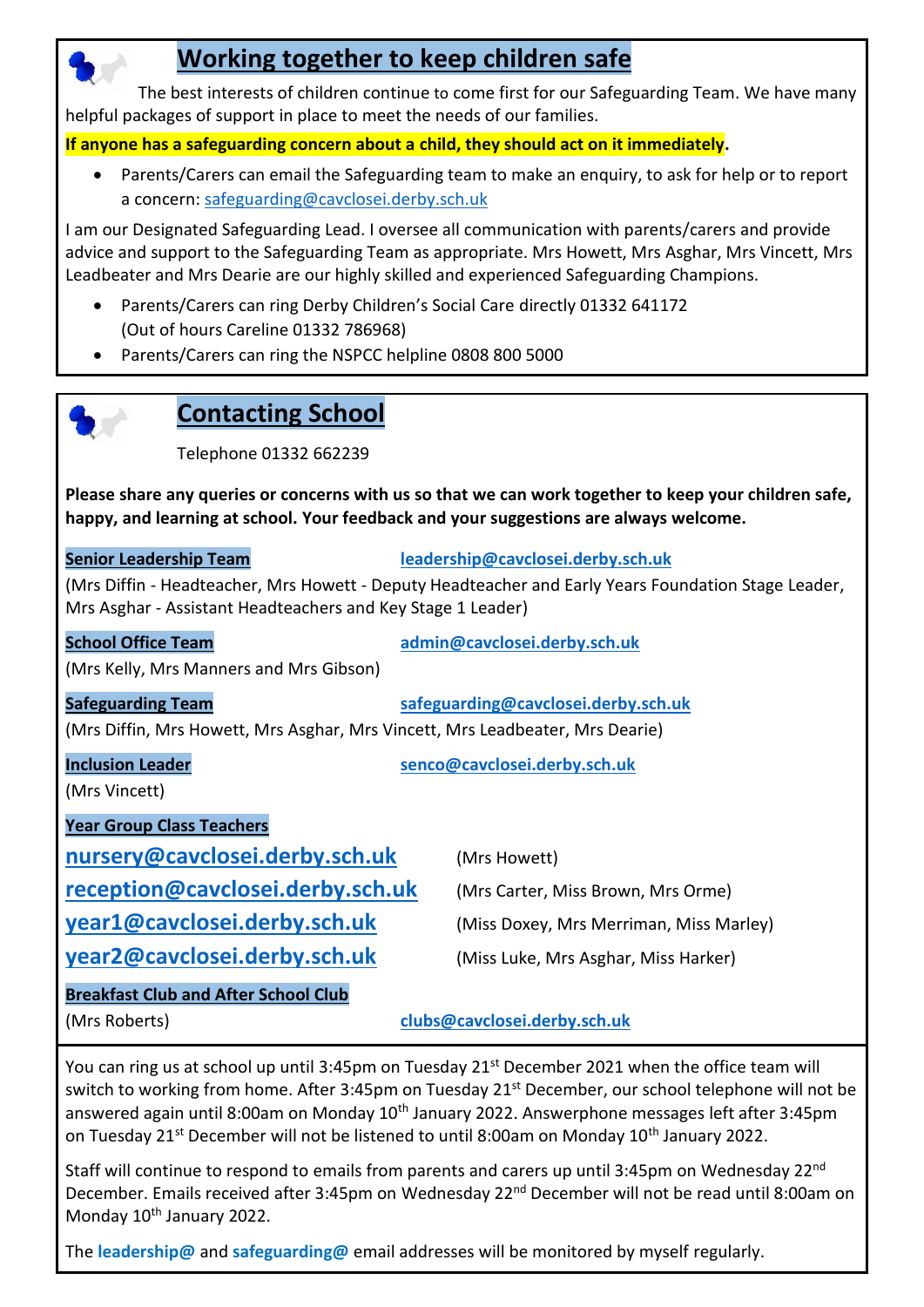### **Our Behaviour Values**

#### **We are proud that children's behaviour at our school is good.**



# **School Places**

 Mrs Howett and I have been promoting our school by asking local childminders and private, voluntary and independent early years settings to give their families information about our school. We have also been busy advertising our nursery and school locally as well as meeting prospective parents and carers. Please support us by promoting our nursery and school in the community where you can. Our promotional videos on our website are a great starting point to learn about our fabulous nursery and school.

We have places in all year groups in school (Reception, Year 1, and Year 2). To secure places, parents and carers need to ring the Derby City Admissions team 01332 642730.

### **All current Nursery parents and carers need to apply for a Reception place in school for September 2022. This must be done directly with Derby City Council.**

#### **All Year 2 parents and carers need to apply for a Junior (Year 3) place in a new school for September 2022. This must be done directly with Derby City Council.**

The closing date for applications is **14th January 2022**. The quickest and easiest way to apply is online. **[www.derby.gov.uk/primary](http://www.derby.gov.uk/primary)** You can also apply by telephone on 01332 642730. National Offer Day is 18<sup>th</sup> April 2022. If you need any help, please ask.

We have now filled our nursery places for this year. We understand that this is disappointing news for families with children who have had their 3<sup>rd</sup> birthday since 1<sup>st</sup> September 2021. We would love to be able to admit more children, but unfortunately our nursery can only accommodate 39 children at any one time. Places for September 2022 can be requested by completing a form which can be found in our Reception area. Mrs Howett is our nursery teacher, and she is an Early Years specialist. The quality of education in our nursery is outstanding and it really is the best possible environment for your child to start their education. In the future, we would love to expand our nursery provision.